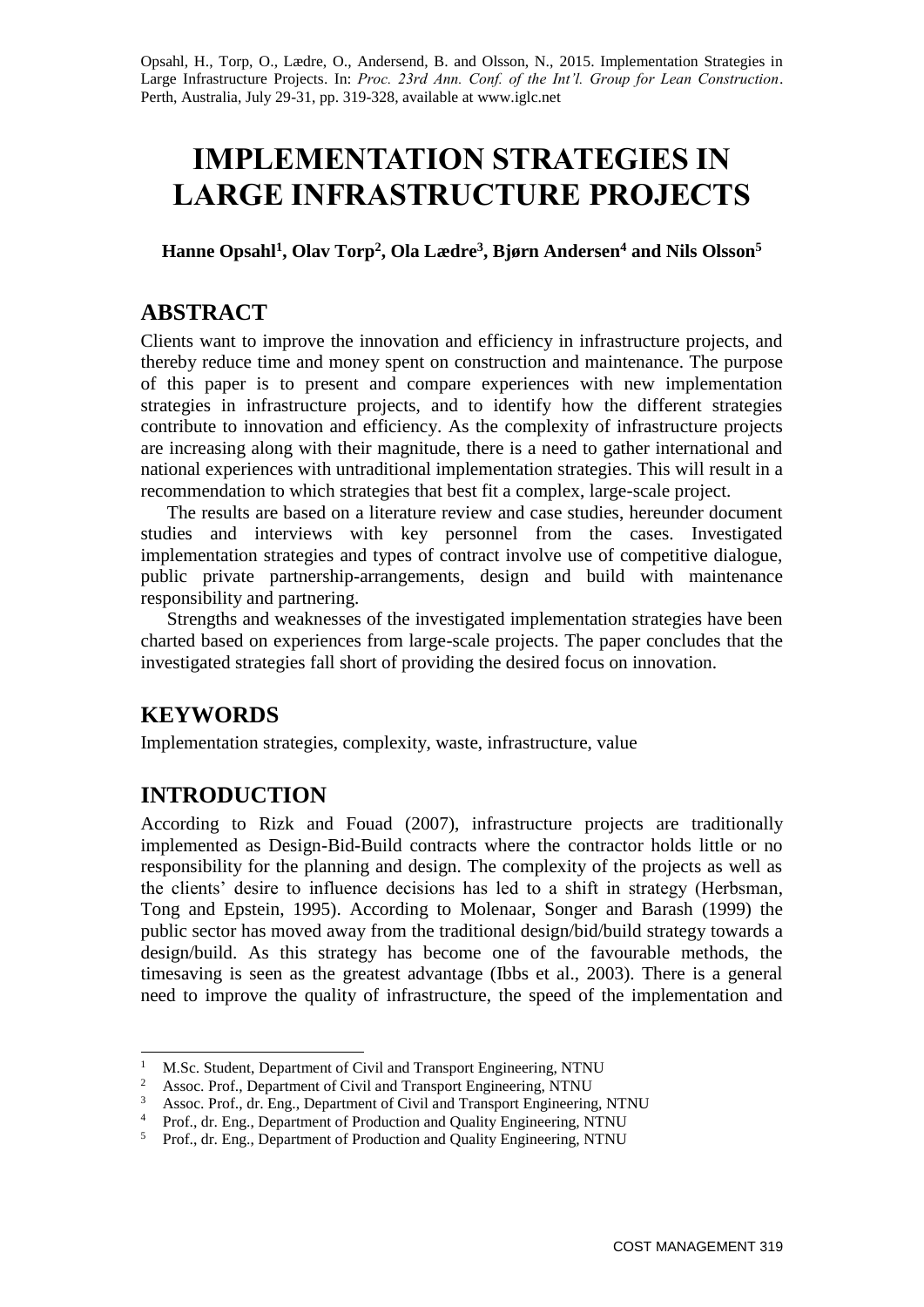also reduce time and money spent on maintenance. Innovation is thus needed in all stages of the implementation process.

The purpose of this paper is to present and compare experiences with new implementation strategies in infrastructure projects, and to identify how the different strategies contribute to innovation and efficiency. This will result in a recommendation to which strategies that best fit a large-scale project of great complexity. Norwegian experiences with implementation strategies are collected through five case studies, while international experiences are gathered through a literature review. Types of strategies include partnering, competitive dialogue, design and build with maintenance responsibility and public private partnershiparrangements.

The Norwegian Public Roads Administration (NPRA) plans to replace seven different ferry services with fjord crossings along the highway route E39. The route runs along the western coast of Norway, a distance of almost 1100 km, and the total costs are estimated to be around 268 billion NOK. NPRA want innovation and increased focus on efficiency in the project. The research question is:

 How do the investigated implementation strategies contribute to innovation and efficiency in complex, large-scale projects?

## **RESEARCH METHOD**

The research was carried out as five case studies, to see events in the context of the real world, but with the lack of clear boundaries between them (Yin, 2014). A project organization gives concrete boundaries for the case studies. The selection of cases was based on what implementation strategy was used, and can be seen in the following table.

| Tubic T. Belected Cases            |                                     |                                                      |               |
|------------------------------------|-------------------------------------|------------------------------------------------------|---------------|
| <b>Project name</b>                | Implementation<br>strategy          | <b>Informants</b>                                    | Cost          |
| E6 Trondheim -<br>Stjørdal         | Competitive<br>dialogue             | NPRA: project manager<br>Contractor: project manager | 750 mill NOK  |
| E6 Helgeland Nord                  | DBOM and<br>competitive<br>dialogue | NPRA: project manager<br>Contractor: costing manager | 1630 mill NOK |
| $E18$ Grimstad $-$<br>Kristiansand | <b>PPP</b>                          | NPRA: project manager<br>Contractor: project manager | 3300 mill NOK |
| E39 Lyngdal –<br>Flekkefjord       | <b>PPP</b>                          | NPRA: project manager<br>Contractor: project manager | 1200 Mill NOK |
| $E39$ Klett $-$<br>Bårdshaug       | <b>PPP</b>                          | NPRA: project manager<br>Contractor: costing manager | 1450 mill NOK |

*Table 1: Selected Cases*

The strength of the case study method is the use of several types of data (Yin, 2014). Leading up to this article, a literature review, document studies and interviews were conducted. The literature review focused on the international experiences, and what advantages or disadvantages have been reported. The approach was to search for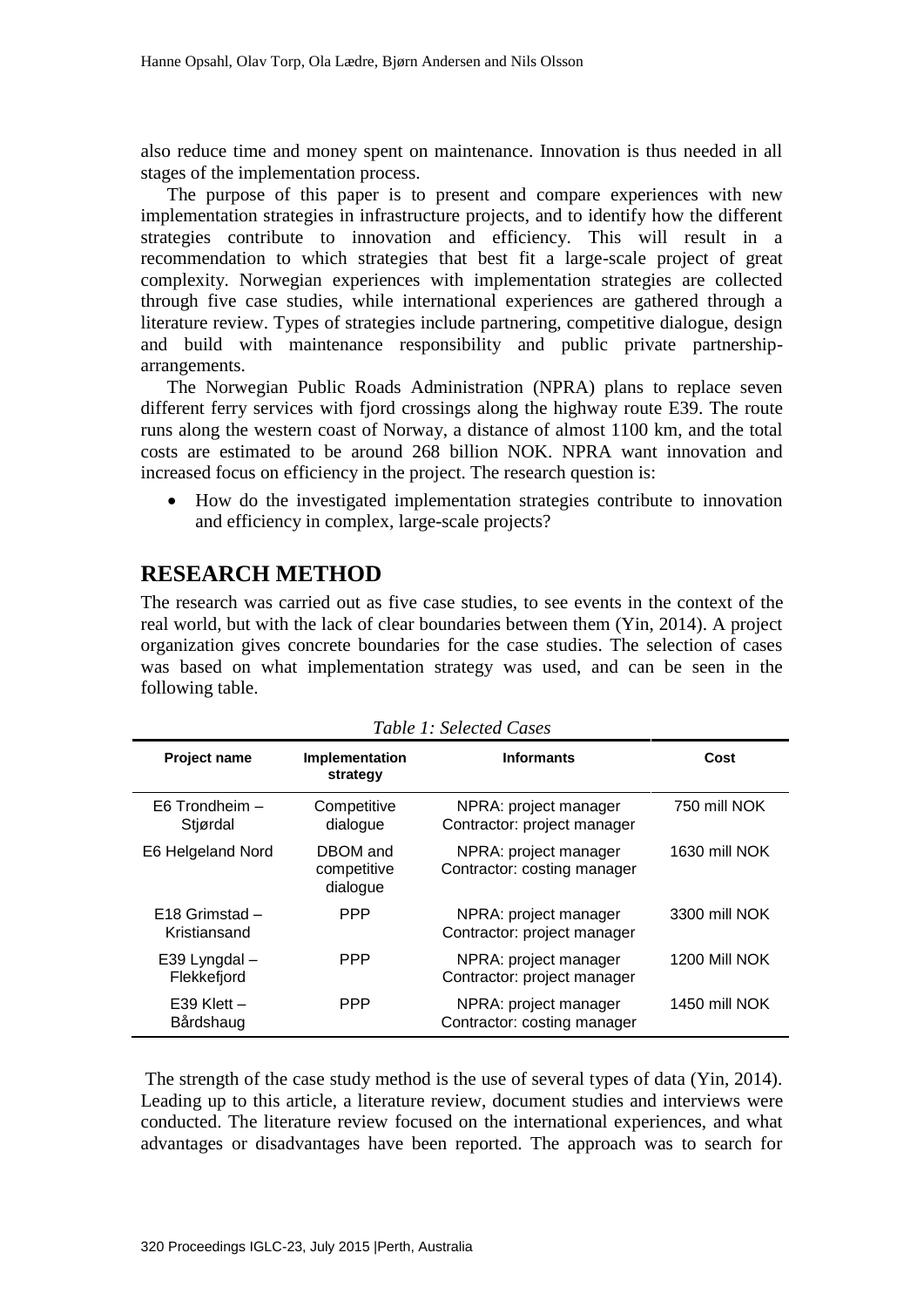keywords (see table 2) in databases including Google Scholar, Compendex and Bibsys ASK.

| $\sim$ 0.0 $\sim$ $\sim$ 0.0 $\sim$ 0.0 $\sim$ 0.0 $\sim$ 0.0 $\sim$ 0.0 $\sim$ 0.0 $\sim$ 0.0 $\sim$ |                                                         |  |  |
|-------------------------------------------------------------------------------------------------------|---------------------------------------------------------|--|--|
| Keyword                                                                                               | In combination with                                     |  |  |
| Implementation strategy                                                                               | Infrastructure<br>Innovation<br>waste and/or efficiency |  |  |
| Contract types                                                                                        |                                                         |  |  |
| Contract strategies                                                                                   |                                                         |  |  |

*Table 2: Keywords and combinations*

A project document study was preformed, supporting subsequent interview findings of national relevance. Yin (2014) argues that the most important use of documents is to corroborate and argument evidence from other sources. Two reports from  $NPRA<sup>6</sup>$ on experiences from the new implementation strategies were found relevant in the document study, and four previous Norwegian master thesis's on the subject.

Ten interviews with project managers and project owners on the selected cases were conducted, as described in table 1. The interviews were conducted with the intention to provide a better understanding of the literature, and thus provide debt to the analysis (Yin, 2014). Depending on the implementation strategy used on the projects, different questions were asked. The interview guide containing the interview questions is found as an attachment in Opsahl (2015). A common denominator was how the informants experienced the implementation strategy along with any negative/positive aspects. The interviews were semi-structured, enabling the conversation to run more freely. In retrospect, to validate the information from the literature and reveal new aspects of the strategies more interviews could have been conducted. The intention was for the informant to give his or her own reflections on the subject matter, as these are not always displayed in a formal report (Yin, 2014).

#### **THEORETICAL FRAMEWORK**

-

The principle of Lean thinking is strongly connected to the reduction of waste, or more specifically the reduction of activities that use resources without creating value for the project (Womack and Jones, 2003). The idea is to do more with less. Shah and Ward (2007) propose that the main objective of Lean production is to eliminate waste through the reduction of variability. In the following, the term "innovation" describes development and use of new technical solutions.

Value for the customer in infrastructure projects is linked to the lifecycle of the project. To see design and construction in relation to operations and maintenance allows the contractors to take the Lifecycle Costing (LCC) into consideration. Lifecycle Costing is defined by the standard ISO15686 as a technique to make cost

<sup>6</sup> "Vegutbygging i Offentlig Privat Samarbeid. (Road construction with PPP)." 2012. (Available at [http://www.vegvesen.no/Vegprosjekter/Om+vegprosjekter/OPS-PPP\)](http://www.vegvesen.no/Vegprosjekter/Om+vegprosjekter/OPS-PPP)

<sup>&</sup>quot;Kostnadsreduksjon i byggeprosjekter. (Cost reduction in construction projects)." Letter to Ministry of Transport and Communication 24.11.2014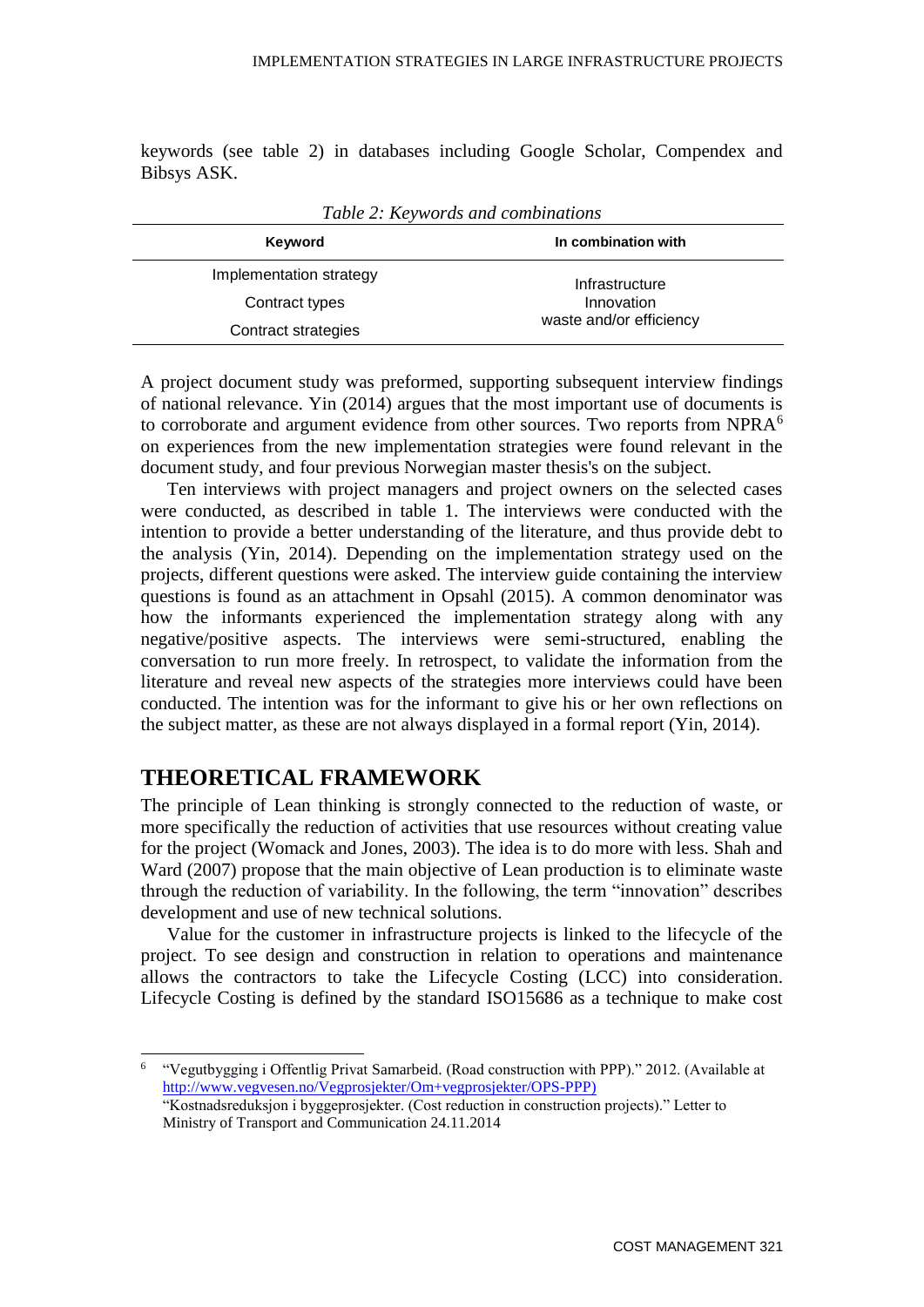assessments over a specific period of time, taking all economic factors into consideration.

This paper uses "implementation strategy" as a term describing how the project shall be implementet, and it involves procurement, construction, operation and maintenance. Here, the actual issue is how innovation and efficiency is facilitated for in these processes.

The term "megaproject" originates from the large-scale, complex projects with a typically cost frame of 1 billion USD (Flyvbjerg, 2014). Fiori and Kovaka (2005) use the term megaproject when a project is of magnified cost, extreme complexity and has a high visibility. Flyvbjerg (2014) highlights the advantage of the large-scale construction sites on megaprojects. This enables the contractor to work simultaneously at several project sites, taking advantage of equipment surplus and unoccupied work force. Hence, the contractor reduces waste.

Early contractor involvement is part of the Lean Project Delivery (Jørgensen and Emmitt, 2009). The integrated project organization is responsible for design as well as construction. Through early involvement of the contractor the design can be influenced, improving the overall performance of the project in terms of implementation time and cost (The AIA, 2007). Kadefors (2004) states that an early development of project-wide communication and relations will facilitate a better collaboration.

Competitive dialogue aims to align the demands from the customers with the solutions chosen by the use of the contractor's knowledge and innovation (Hoezen et al., 2010). It is a flexible procedure that allows for the client to discuss all aspects of the project with the contractor (Hoezen and Dorée, 2008). In complex projects this is an advantage for both parties, as it can facilitate innovation through interaction and cooperation. After the dialogue is closed and the preferred bidder chosen, no substantial modifications should be made. This paper defines competitive dialogue as the procurement form where a dialogue is initiated before the preferred bidder is chosen, according to Hoezen and Dorèe (2008).

The chances of discovering future problems in the projects are enhanced by the dialogue phase (Hoezen et. al., 2010). This reduces the risk and uncertainty for both the client and the contractor. However, the risk is increased for both parties compared to the traditional Design-Bid-Build, as more contractors negotiate before the preferred bidder is chosen. Hoezen and Dorée (2008) state that trust-based collaboration is important in execution of competitive dialogue. The dialogue is conducted with each contractor individually, and the client must be careful to maintain confidentiality of the tenders.

Public private partnership-arrangement (PPP) is a contractual relationship between government and industry, in this case a contractor, to deliver a public facility (Papajohn, Cui and Bayraktar, 2011). The private company makes the capital investment, and the public authority will reimburse this investment throughout the contract period (most commonly 20 to 30 years). During the operational phase, revenues are intended to cover the financial investments as well as costs of construction and operation, but not the maintenance. A fee will apply if the finished project does not deliver in accordance to expected performance standards. The aim of PPP is to see the cost of construction in relation to the quality and lifecycle costs of the project (Papajohn, Cui and Bayraktar, 2011). The public sector is still responsible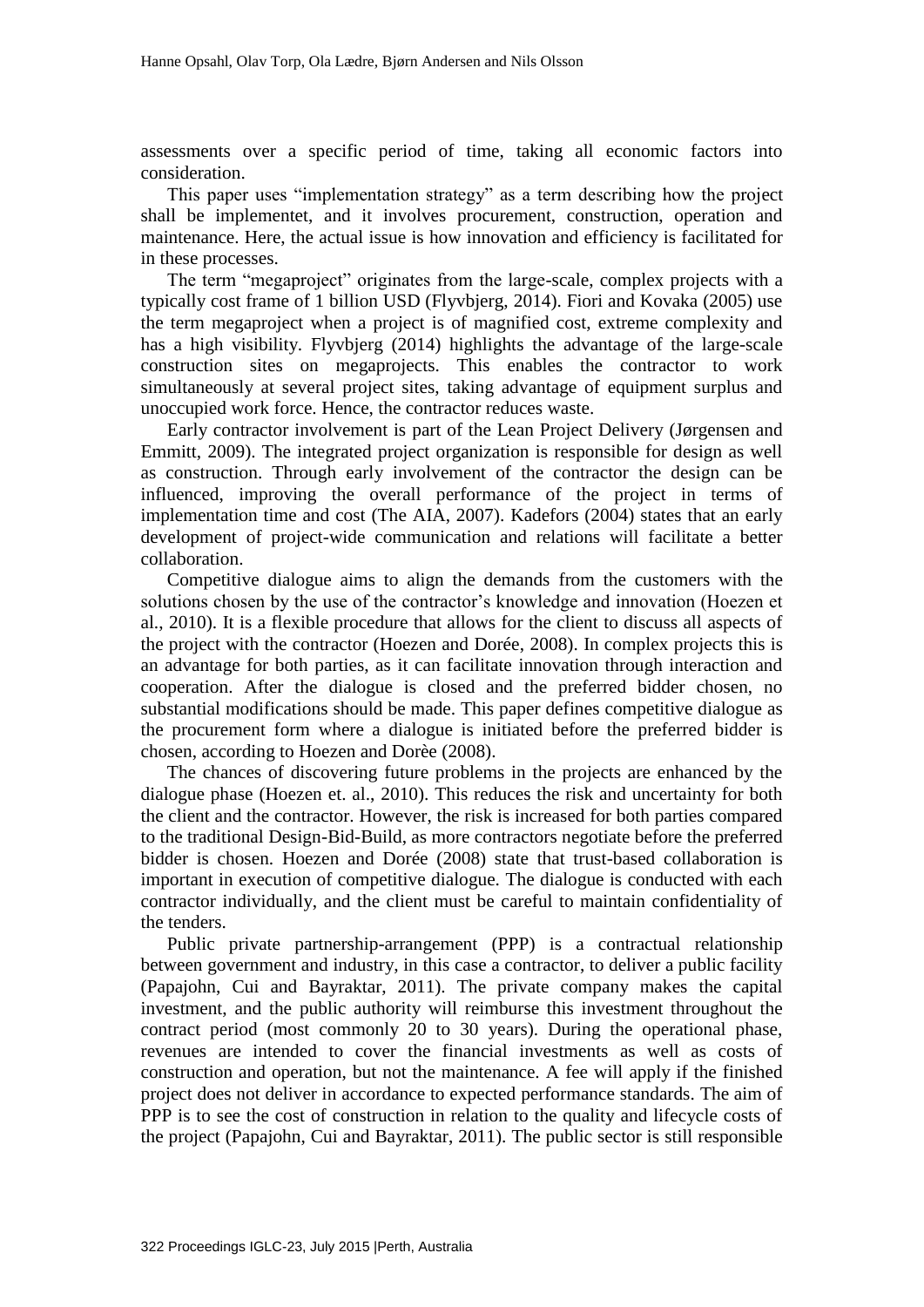for the availability of the service or facility, but the operational responsibility lies with the private company. As the Norwegian definition is similar to the definition of Papajohn, Cui and Bayraktar, (2011), this paper uses their definition of PPP.

The most important part of a PPP contract is how the risk is split between the parties (Iseki and Houtman, 2012). In general, the public authority carries the risk related to overall planning and the users' need for the project. The private company holds the risk related to the design, operation and maintenance, as well as the financial and technological risk. As the private company carries the full responsibility for design, implementation and operation, the PPP contract implies increased focus on cost efficiency and innovation (Resor and Tuszynski, 2012).

In the Design Build Operate Maintain contract (DBOM) one contractor is responsible for design, construction, operation as well as the maintenance for a set period of time while the ownership remains with the public authority (Dahl et al., 2005). The focus lies on the project to meet the set performance standards, by reducing the gap between design and construction (Priemus, 2009). The project is seen as a whole, and this implies a reduction in number of contracts between the client and different contractors. To help design keep focus on the operation and maintenance, contract structures and design strategies should be applied with great consideration (Dahl et al., 2005). This paper uses the definition of Dahl et al. (2005).

In many ways this implementation strategy is similar to PPP, but they differ in the way the project is being financed (Dahl et al., 2005). The contractor still carries the risk for the condition of assets, but the client pays revenue to the contractor to cover the cost of development and construction during the implementation phase.

If the conditions are right for a DBOM project, Priemus (2009) says the price can be improved, and more innovation can be brought to the table. Preconditions would be professional behaviour from the involved parties, a culture for innovation and a complex project with little interaction with the environment. Lee, Tommelein and Ballard (2010) link the use of a set of lean practices to the success of the application of this implementation strategy, and thus the reduction of waste.

Partnering consists of collaboration on commercial terms between participants from the client and the contractor to continuously improve the performance (Bennett and Jayes, 1998), and this definition will be used in the following. According to Thomas and Thomas (2005) a higher value can be achieved by using an integrated team approach to reduce waste of resources.

The intention is that early involvement of the contractors and consultants shall improve the cooperation within the project organisation. Thompson and Sanders (1998) claims the benefits of partnering increase along with the development of the relationship between the parties. Partnering thus depends on "the right combination" of participants in the project group (Thomas and Thomas, 2005).

#### **FINDINGS**

Findings from the literature review, document studies and the interviews for each implementation strategy are presented separately.

The literature review confirms the benefits from using competitive dialogue when there is a lack of a clear project description or the project is particularly complex. The client can utilize the expertise set in the contractor´s organisation to improve the outcome of the design process. Formulation of the functional descriptions should not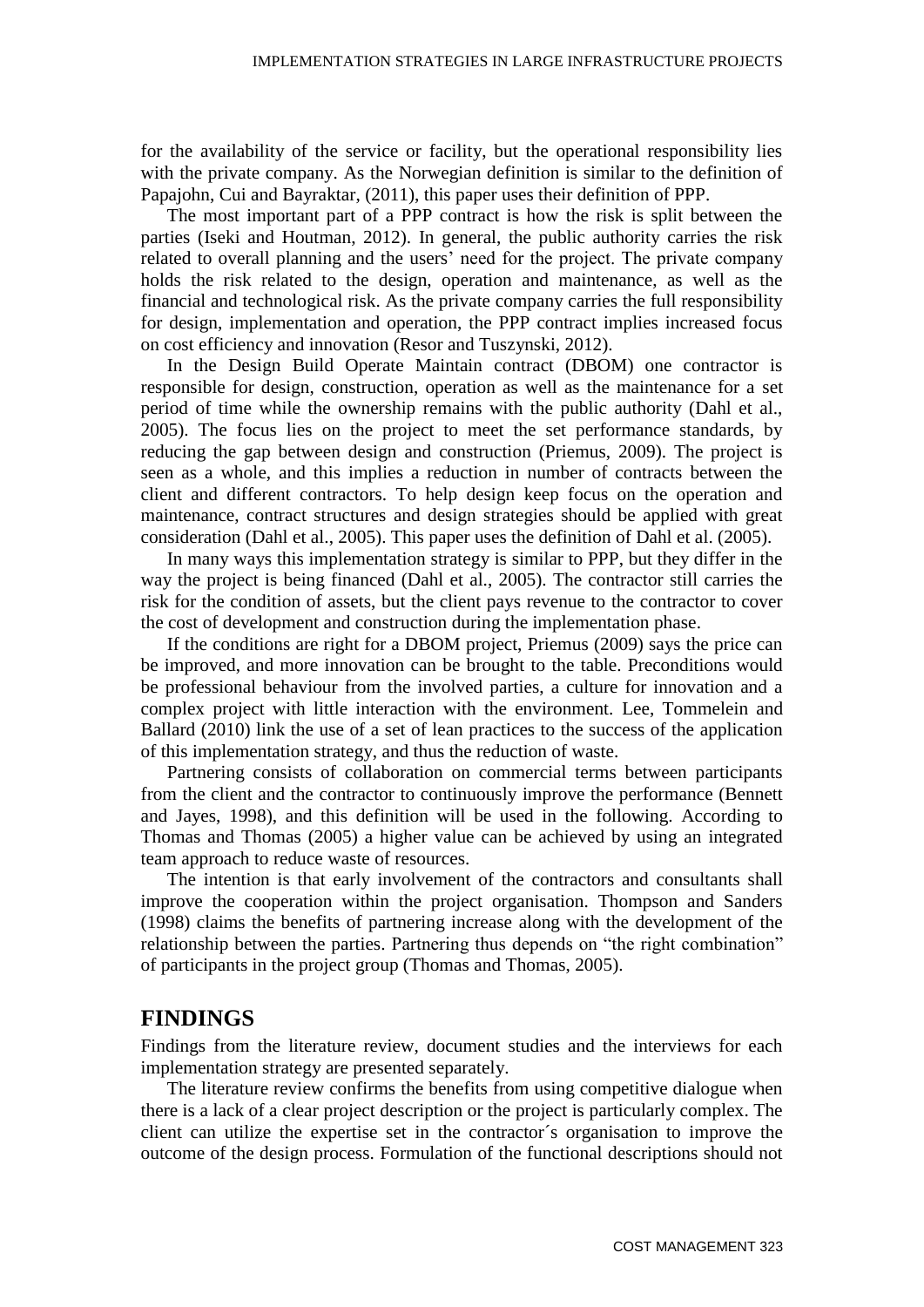restrict the solutions in order to allow for innovation to evolve. The risk of not winning the procurement is significant for the contractor, but the document study reveals a reduction in the number of tenderers as a possibility.

The document studies show that it is beneficial to use the contractor's expertise in complex projects. The innovation in the industry seems to be greatest when using competitive dialogue. However, regulations imposed by the client, in these cases the NPRA, will still limit the innovation. All the informants pointed out that better solutions make up for the extra time spent in the dialogue phase. According to the informants, there is little focus on operation and maintenance when developing solutions. This needs to be cared for in the contractual terms.

There was unanimous consent amongst the informants about the high value of the early initiation of the communication flow as a result of the early contractor involvement. Informants from both parties highlight the forming of communication patterns and development of trust. Faster communication implies less waste in the implementation phase. Further on, the informants from the contractors stated that the preapproval of solutions presented through the dialogue phase reduced the need of amendments during construction.

All the informants brought up the high cost related to the dialogue phase of the project. Giving the contractors a compensation for their time and resources spent might solve this problem. According to the document studies, the compensation should as a minimum cover the cost of external advisors as well as to some extent the internal resources spent.

The document studies pointed to the biggest potential for increased value in PPP being the shift of responsibility<sup>7</sup>. As the contractor holds full responsibility for both the design and the construction, the possibility arises for a speed-up of the construction. This possibility might contribute to a faster completion of the construction phase, but the document studies showed it can also turn out to be counterproductive in terms of late preapproval of solutions by the client<sup>8</sup>. In a report<sup>9</sup> on the Norwegian experiences, it is pointed out that the most positive effects from PPP are the expected increase in efficiency and a shortening of the construction time.

Informants from the contractors claim that standard solutions often are chosen over innovation in order to reduce the contractor's risk. Solutions are often chosen based on the total cost. The question remains why innovation is avoided, as risk alone cannot be the only factor. Avoiding cost associated with developing new solutions might be an underlying factor, but the informants refused to confirm this statement, nor deny it.

The interviews show that early involvement of the contractor is believed to reduce waste in the construction phase. Due to the responsibility for the project from design and through operation, the informants from NPRA highlight that changes in scope are fewer and of lesser impact.

-

<sup>&</sup>lt;sup>7</sup> "Offentlig Privat Samarbeid (OPS) og innovasjonspolitikk. (PPP and innovation politics)." Vista Analyse AS, 2008

<sup>8</sup> "Kartlegging og utredning av former for offentlig privat samarbeid (OPS). (Investigation of forms of PPP)." Ministry of Trade, Industry and Fisheries, 2003

 $\overline{Q}$ "Evaluering av OPS i vegsektoren. (Evaluation of PPP in the NPRA)." Dovre International AS and Transportøkonomisk Institutt, 2007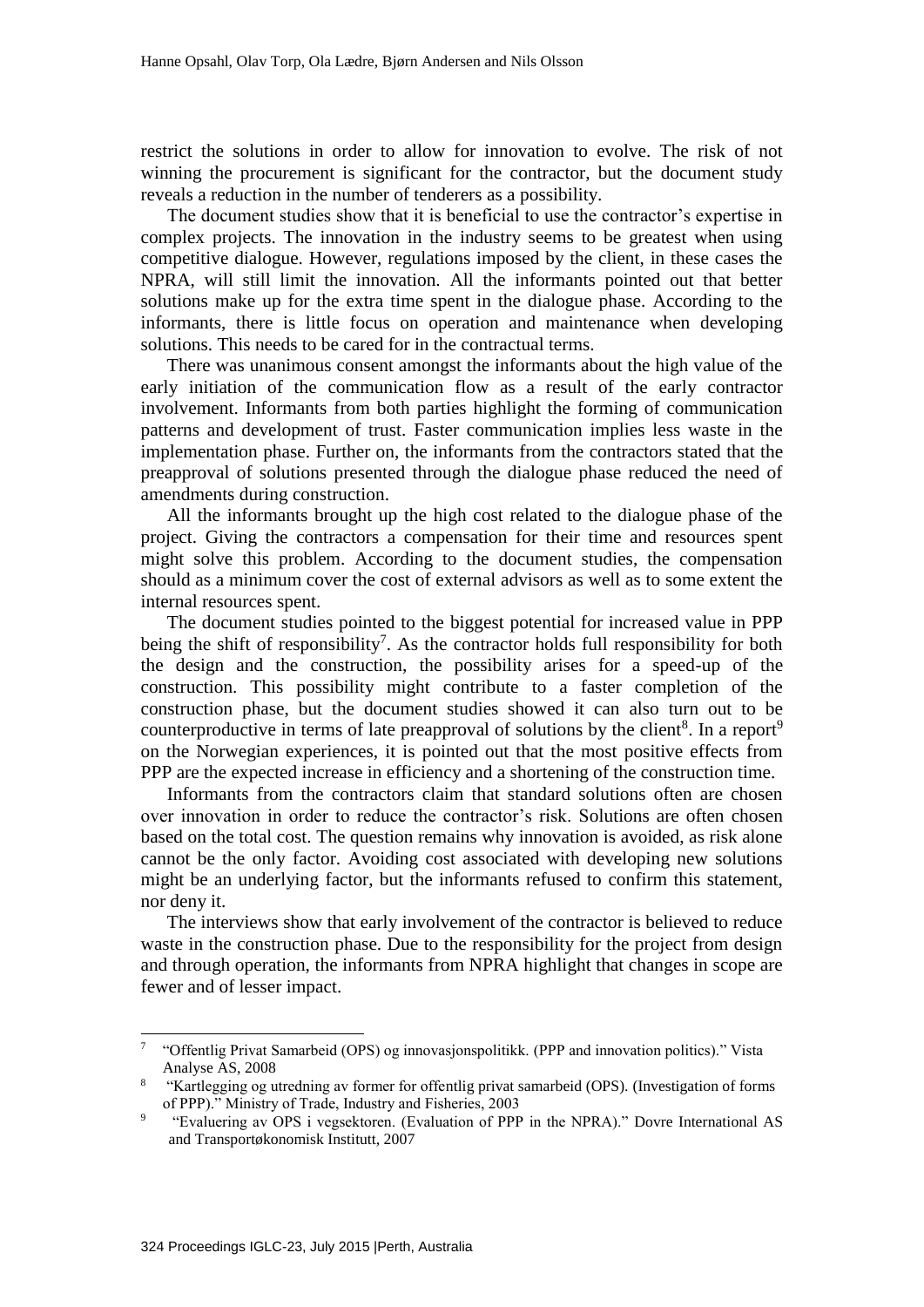A Norwegian report<sup>10</sup> states that the enhanced risk taken by the contractor in DBOM concerns the industry. As this is part of the incentive to keep operational costs low, informants from NPRA does not share this concern with the contractors. The allocation of risk for operation to the contractor should imply a reduction of scope changes during the operational phase.

The reduction in the number of contracts to only one large contract proves by the literature review and the document studies to be one of the biggest advantages for the client. An incentive is given to the contractor to see the design and operations in connection. The contractor assumes a high risk in terms of the need for maintenance and poor construction works when holding responsibility for the operational phase.

One can assume that innovation is being facilitated by the need for maintaining a high quality and designing for low maintenance costs. Interviews conducted with informants from the contractor states the opposite, as standard solutions are more often chosen to avoid the risk of untested solutions. The limitations imposed by the client are pointed out as an obstacle for innovation, as new solutions would have to be preapproved and thus extends the design phase. This again limits the contractor's possible profit, and is seen as a huge downside.

As an implementation strategy, partnering involves an increased collaboration between the parties. According to literature, the benefits of this are how the project owner can utilize the knowledge of the contractor to find the best solutions.

Previous student work<sup>11</sup> states that the model is seen as more demanding in terms of involvement, but the gain is a more efficient building process. Early contractor involvement will be beneficial for complex projects, and thereby partnering can be useful.

Several factors need to be present in order to generate a well-functioning partnering process, according to the document studies. The right mind-set of the participants is a key to ensure full commitment. A translucent economy, or open book economy, is important to enhance the trust between the client and the contractor.

Interviews conducted show that there is an overall consensus that partnering provides an increased value for the project. In terms of innovation, the opinions are divided. Some informants claim that even though the early involvement implies that innovation should occur to a large extent, the reality is the opposite. Partnering becomes a way of developing efficient communication patterns and thus facilitates for innovation.

#### **DISCUSSION**

1

The early contractor involvement is of essence in the use of competitive dialogue if the project is to create the innovative solutions desired in complex projects. This interaction leads to a common objective for the project and an early initiation of communication. Hence the project can experience a reduction of duplicated work and design errors, consistent with the principles of Lean. Cohesive staffing will be an advantage to ensure the up-keep of the communication flow from the dialogue phase.

<sup>10</sup> "E6 Helgeland, Korgen – Bolna (KS2)." Dovre International AS og Transportøkonomisk Institutt, 2013

<sup>&</sup>lt;sup>11</sup> M.Sc. thesis, Department of Civil and Transport Engineering, NTNU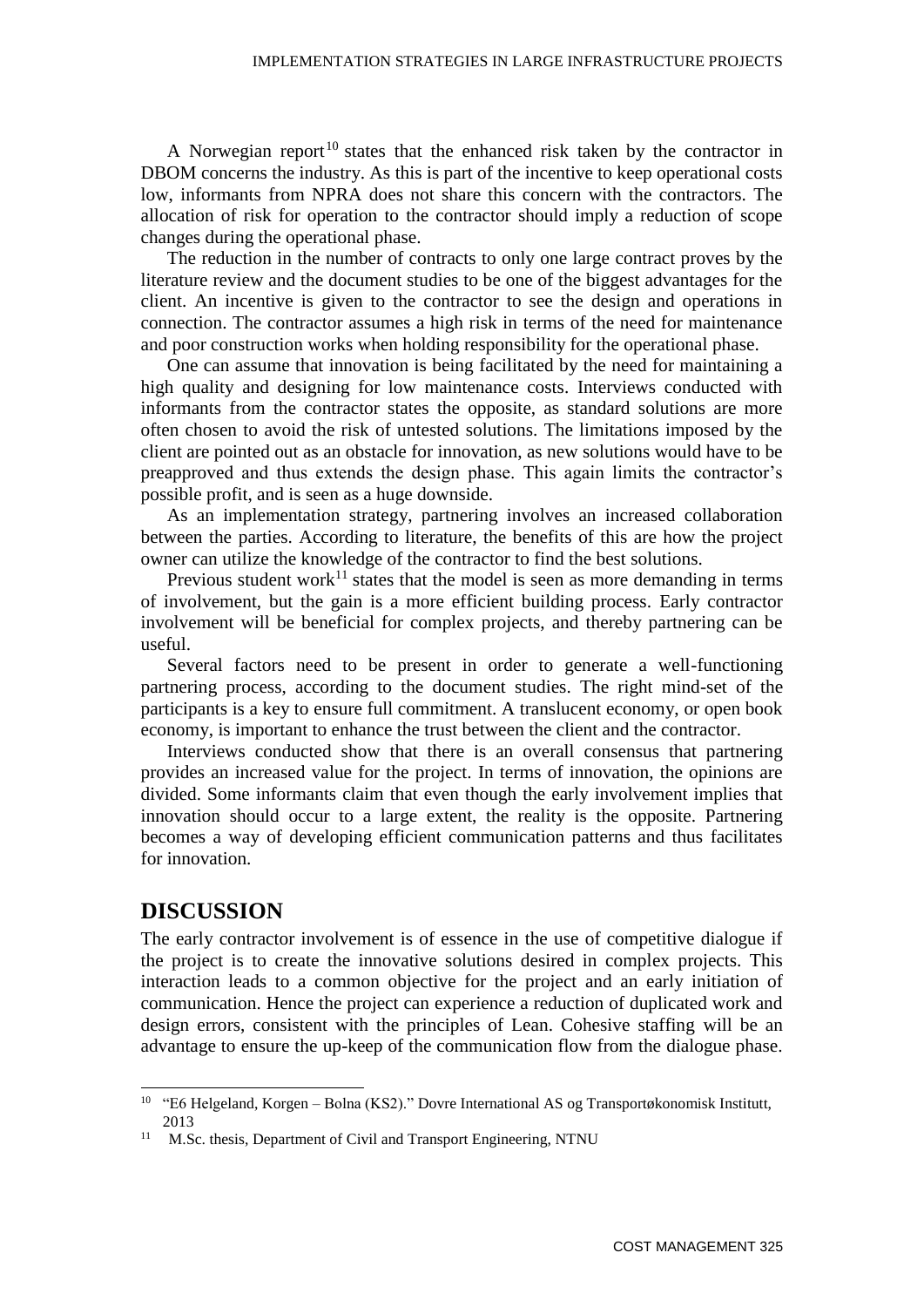The dialogue phase seems to provide a better economical control, based on the joint development of solutions. The latter will be a huge positive effect for the client, as cost overrun tends to be an issue with infrastructure projects.

On the negative side no reduction of operational costs is seen, as the contractor claims to have no knowledge of the lifecycle costs of the new solutions. As these costs should be easy to estimate, unwillingness to adopt new solutions is more likely to be the underlying issue. To make the strategy more profitable and thus more attractive for the contractors, the compensation should be of such size that participation in the dialogue leads to economical gains for the contractor.

In terms of PPP and DBOM, one can state the following positive experiences: The construction time can be expected to be shortened due to parallel design and construction, private financing (in PPP) and the possibility to better make use of the resources. Quality is still expected to remain high due to the contractors' responsibility for operation. In megaprojects this will contribute to lower the lifecycle costs, as maintenance costs will be reduced. Waste is assumed to be reduced as the number of interfaces is less, but this is just an assumption based on the literature review, and is not confirmed in any of the conducted interviews.

Of the negative experiences the findings show that innovation is not increased in these strategies, it is rather the opposite that happens as the contractors choose standard solutions to avoid risk. The limitations imposed by the client in terms of preapproval of solutions are connected to this challenge. The intention to lower the maintenance cost and increase quality, depends on design freedom. Innovation is not increased until a solution is found to this contradiction.

From the findings we have that all projects can benefit from using partnering, but especially projects where the project scope is hard to define. For a megaproject, one can assume that the complexity is not merely of technical difficulty, but also depends the magnitude of the project. Hence, partnering would be highly profitable in megaprojects. Furthermore, when the client sees it as beneficial to develop the project together with the contractor in terms of innovation, partnering should be considered.

#### **CONCLUSION**

This article seeks to give a recommendation in terms of how to implement megaprojects. Together with efficiency, innovation is an important issue in these projects, as there are few similar projects to gather experiences from. In terms of the highway route E39 with the seven fjord crossings, an underlying issue is how to achieve the desired innovation in the project.

As a summary, it can be stated that the new implementation strategies contributes to the reduction of waste during design, construction and operation. Designs are conducted to improve constructability through an early involvement of the contractor as well as better communication between the parties in accordance to the principles of Lean. This improvement of efficiency is an expected result. On the opposite side, the common denominator of the negative experiences seems to be the lack of facilitating for innovative solutions. The contractors lack the freedom to come up with new solutions and fear the attached risk, and thus the industry is merely moving sideways as opposed to forward in terms of innovation. As this is one of the main objectives of the investigated implementation strategies, it is a rather important issue to address in further research.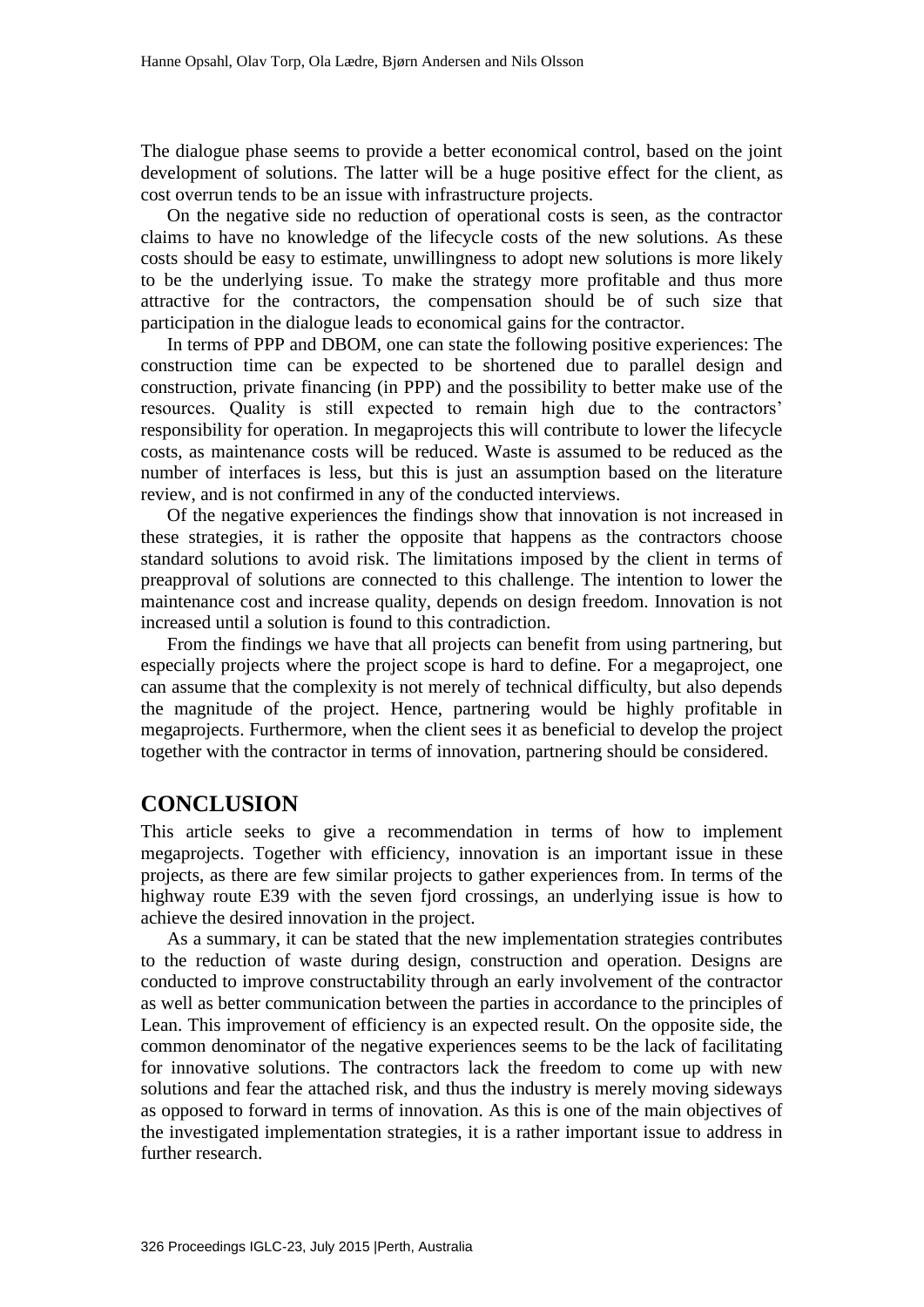For the fjord crossings along the E39 highway route, the desired innovation in the project needs to be addressed. Partnering might be seen as the obvious choice, but according to the interviews conducted in this article, innovation is not really present in this strategy, nor is it in PPP or DBOM. By early contractor involvement, the possibility for innovation as a result of the contractor's competence and experience arises. A better way to ensure innovation in the solutions is thus by the use of competitive dialogue.

#### **ACKNOWLEDGEMENTS**

Three previous master students at NTNU have contributed to this article by their research on experiences with implementation strategies. Tune (2014), Haugseth (2014) and Sjøli (2013) have investigated the use of partnering and DBOM in infrastructure projects in Norway. From Sør-Trøndelag University College a fourth student contribution have been used, as Vaaje (2013) investigated the use of competitive dialogue in Norway.

#### **REFERENCES**

- Dahl, P., Horman, M., Pohlman, T. and Pulaski, M. 2005. Evaluating design-buildoperate-maintain delivery as a tool for sustainability. In: *Proc. Constr. Res. Congr.,* California, US.
- Dahl, P.K., Horman, M.J. and Riley, D.R. 2005. Lean Principles to Inject Operations Knowledge into Design. In: *Proc*. *13th Ann. Conf. of the Int'l. Group for Lean Construction*. Sydney, Australia, July 19-21.
- Bennett, J. and Jayes, S. 1998. *The seven pillars of partnering*. Lomdon: Thomas Telford.
- Fiori, C. and Kovaka, M. 2005. Defining megaprojects: Learning from construction at the edge of experience. In: *Proc. Constr. Res. Congr.,* San Diego, CA, April 5-7.
- Flyvbjerg, B. 2014. *What you should do with megaprojects and why: An Overview.* Oxford, UK: Said Business School, Oxford University.
- Herbsman, Z., Tong Chen, W. and Epstein, W. 1995. Time is Money: Innovative Contractiong Methods in Highway Construction. *Journal of Construction Engineering and Manage*ment. 121(3), pp.273–282.
- Hoezen, M. and Dorée, A. 2008. First Dutch competitive dialogue projects: A procurement route caught between competition and collaboration. *In: Proc. of 24th Ann. ARCOM Conf.* Cardiff, UK, Sep. 1-3.
- Hoezen, M., van Rutten, J., Voordijk, H. and Dewulf. 2010. Towards better customized service-led contracts through the competitive dialogue procedure. *Construction Management and Economics.* 28(11), pp.1177–1186.
- Ibbs, C., Kwak, Y., Nig, T. and Odabasi, A. 2003. Project Delivery Systems and Project Change: Quantitative Analysis. *Journal of Construction Engineering and Managem*ent. 129(4), pp.382–387.
- Iseki, H. and Houtman, R. 2012. Evaluation of progress in contractual terms: Two case studies of recent DBFO PPP projects in North America. *Research in Transportation E*conomics. 36(1), pp.73–84.